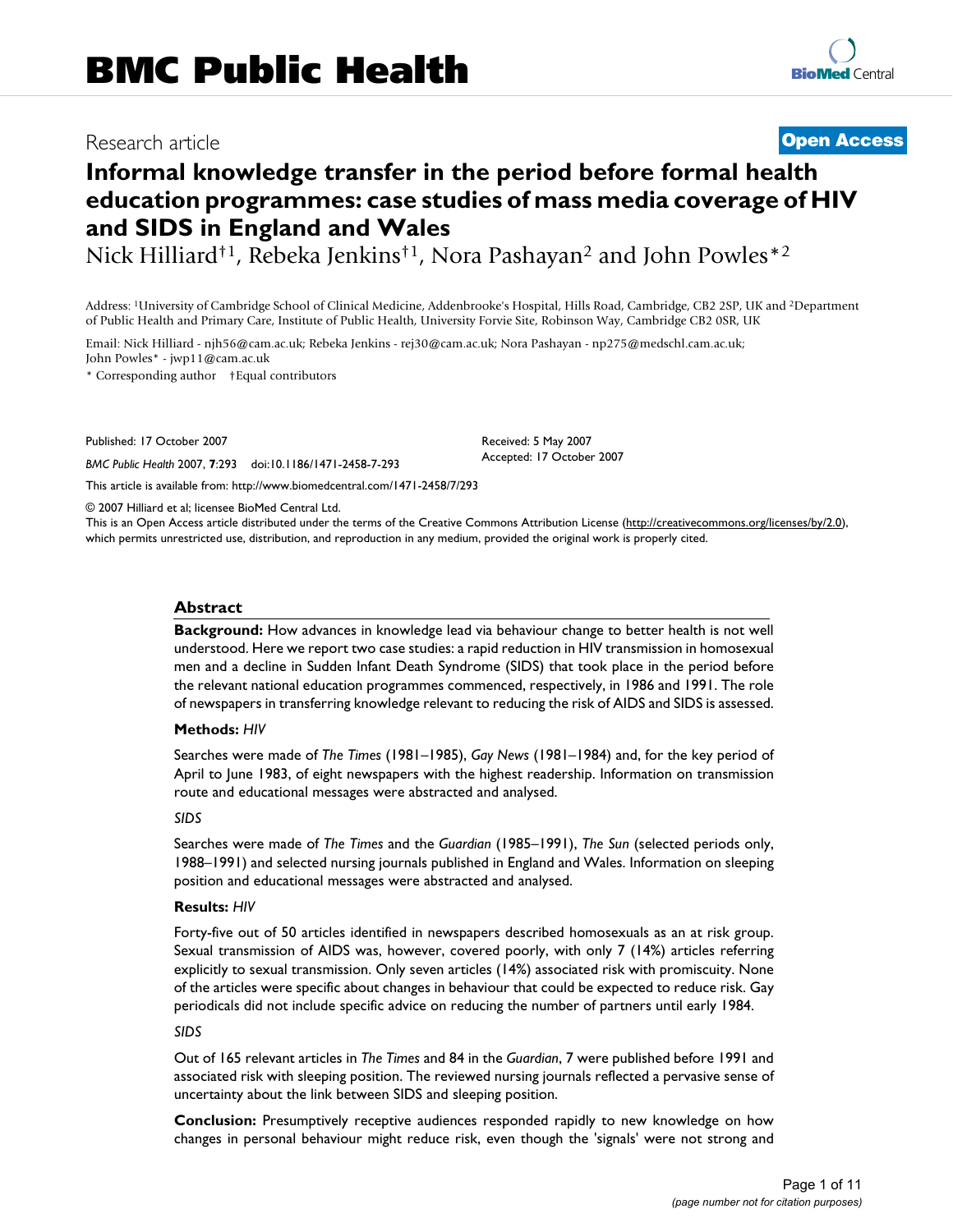were transmitted, at least partly, through informal and 'horizontal' channels. Advances in knowledge with the potential to prevent disease by behaviour change may thus yield substantial health benefits even without the mediation of formal education campaigns ('interventions'). Formal campaigns, when they came, did make important additional contributions, especially in the case of SIDS.

### **Background**

Although the advance of knowledge is the most important distal (or 'wider') determinant of health improvement, the means by which new knowledge produces its beneficial effects on health are often far from clear. This is especially true when these beneficial effects depend on informed behaviour change by the public. Here we consider changes away from two high risk behaviours that took place in Britain, mainly during the 1980s – movements away from sexual practices associated with human immunodeficiency virus (HIV) transmission and away from putting babies to sleep on their fronts, a practice now known to increase risk of sudden infant death (SIDS).

One interpretation of how the advance of knowledge leads via behaviour change to better health emphasises the formal 'top down' pathway. In this view, key experts and politicians respond to new knowledge by building a consensus on what needs to be done to inform the public of the new knoweldge. Formal health education campaigns are then mounted. In the case of sleeping position and SIDS, 'top-down' sequences of this kind have been documented across several European countries by McKee and others [1]. Such interpretations emphasise the role of the formal education programmes instituted from above (i.e. 'interventions') in putting the new knowledge to work for preventive purposes.

A major difficulty with this 'top down' interpretation is that in many instances it has been discovered (retrospectively) that substantial change away from high risk behaviours occurred before the formal health education campaigns actually began. This is the case for the two examples from England and Wales which we explore here: a rapid reduction in HIV transmission in homosexual and bisexual men which took place in the period before the national education programme commenced in 1986 (Figure 1a) and the decline in SIDS mortality which began well before the start of the national education programme in 1991 (Figure 1b). Coincidentally or not, the SIDS decline began in 1988, the year in which the epidemiological evidence on the association between sleeping position and risk was first formally synthesised, in a letter to the Lancet [2]. (Further background on the evolution of aetiological knowledge for these 2 conditions is given in Additional file 1. doc, 'Additional historical background'; Additional file 2. doc, 'Additional Table 1: Brief chronology of scientific discoveries and publications on HIV/ AIDS'; Additional file 3. doc, 'Additional Table 2: Chronology of scientific publications on the association between SIDS and sleeping position').



# a) Estimated incidence and upper and lower 95% uncertainty ra bisexual men, England and Wales, 1979–1990; b) Ratios of deaths 1981–1994 **Figure 1** nge (Bayesian methods) of HI attributed to SIDS per 1000 li V infection in homosexual and ve births, England and Wales,

a) Estimated incidence and upper and lower 95% uncertainty range (Bayesian methods) of HIV infection in homosexual and bisexual men, England and Wales, 1979–1990; b) Ratios of deaths attributed to SIDS per 1000 live births, England and Wales, 1981–1994. 1a) Sources: Incidence estimates [35], timing of campaign [36]. 1b) Sources: Deaths [OPCS], timing of 'Back to sleep' [December 1991].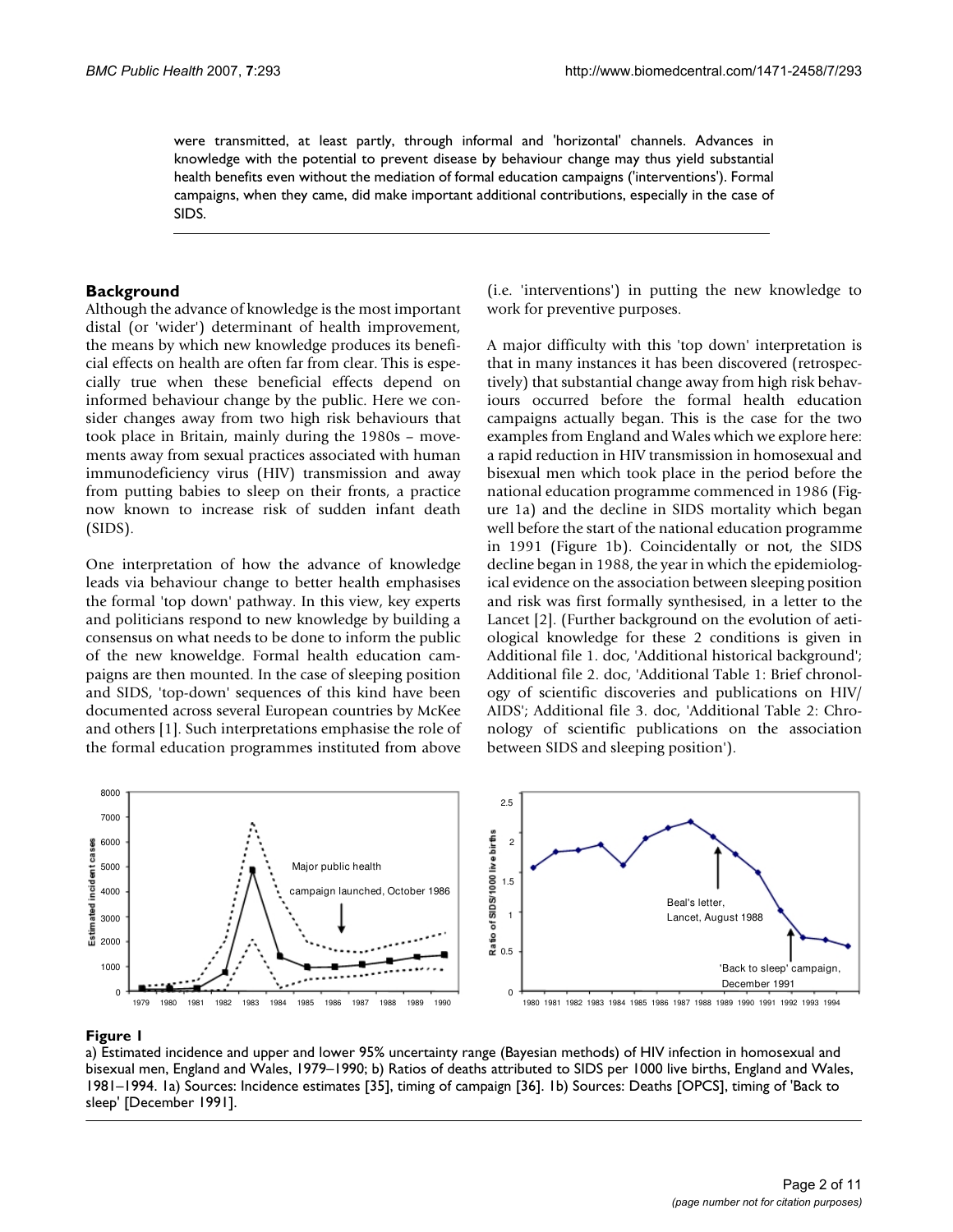We set out to assess the role of print media in transmitting knowledge about how the risk of these two conditions could be reduced – based in part, on earlier studies suggesting an important role for newspapers and magazines in the increase in smoking cessation in the US during the 1950s and 60s [3].

#### *Initial and amended research strategy*

Our initial hypothesis had been that UK newspapers provided information that enabled the relevant target populations to reduce the risk of, respectively, AIDS and SIDS. We soon discovered that the stories were more complicated in each case.

With AIDS, for example, Nicoll et al (2001) [4] had already noted that newspaper coverage of sexual practices as risk factors for AIDS had been relatively limited during the critical period of 1983 – 1984. These authors consequently invoked a putative 'campaign' within the homosexual population as the hypothetical vehicle for transmitting knowledge on how to stop the spread of HIV.

In the case of SIDS in Britain, Scott et al in 1993 [5] had also doubted whether newspaper coverage of sleeping position as a risk factor had been sufficient to explain the reduction in mortality. In its place they invoked a vanguard role for prescient health visitors conveying the new knowledge ahead of the change in official recommendations.

In the light of these earlier observations we now sought to ensure that our methods were sufficiently sensitive to capture all potentially relevant communications. Alternative explanations of why behaviour had changed had also to be considered, including the two just noted – a 'campaign' within the homosexual population (in the cases of HIV) and early advice from health visitors (in the case of SIDS).

#### **Methods** *HIV*

# *Newspapers and Television*

National newspapers with the highest readership were identified [6] as *The Times*, *Daily Telegraph, Guardian, Sun, Daily Mail, Mirror, The Sunday Times*, and *Mail on Sunday* and were selected for this study. *The Times* was searched from 1981 to 1985 using The Times Digital Archive 1785– 1985 [7]. This identified the period of April to June 1983 as one of increased media attention. The rest of the newspapers were therefore searched manually for this period looking for any content which could, plausibly, have contributed to behavioural change. Newspaper searching identified the broadcast of a BBC TV Horizon documentary *'Killer in the village'* on 25th April 1983 as a significant event and its transcript was retrieved and reviewed [8].

#### *Gay periodicals*

*Gay News*, a national gay newspaper of the time, was searched from 1981–1984.

#### *Data abstraction*

All articles providing news about AIDS, HIV in blood products, commentary about AIDS, or having a message that could plausibly influence behaviour were included. Data were abstracted from each article using a data abstraction form which included fields for the source of the information reported, any risk groups identified, transmission routes discussed and any identification of changes likely to lower risk (Additional file 4. doc, 'Additional Table 3: Data abstraction form for HIV/AIDS articles).

# *SIDS*

#### *Newspapers*

The review of newspapers covered the period from 1985, before decline in SIDS, to December 1991, when the national media campaign was launched.

Three national newspapers were selected for study; *The Times* and *The Sunday Times* (London), *Guardian* and *The Sun*. *The Times* and the *Guardian* were chosen as the two indexed UK newspapers covered by the Lexis Nexis electronic database over the time-period of interest. Various search terms were tested and the combination ["sudden infant death" OR "cot death"] was found to be sufficient to locate all articles mentioning the subject of SIDS.

*The Sun* was chosen as the newspaper with one of the highest circulation at the time of interest. A hand search was directed towards key times of likely media interest over 1988–1991, as determined by publications in the scientific literature and articles in *The Times* and *Guardian* newspapers.

#### *Nursing Journals*

A Pubmed search was performed using the search term "sudden infant death [MESH]" and the limits "Languages – English", "Subsets: Journal Groups – Nursing" and "Published in the last – 1.1.1985–31.12.1992". Articles from 1992 were included here to gauge the response to the national campaign as reported in the nursing journals.

#### *Data abstraction*

All articles mentioning SIDS were reviewed. Articles reporting on sleeping position were further examined for whether sleeping position was a major topic, the framing of the topic, the main themes and any information about how risk might be reduced. Data were abstracted from each article using the data abstraction form (Additional file 5. doc, 'Additional Table 4: Data abstraction form for SIDS articles').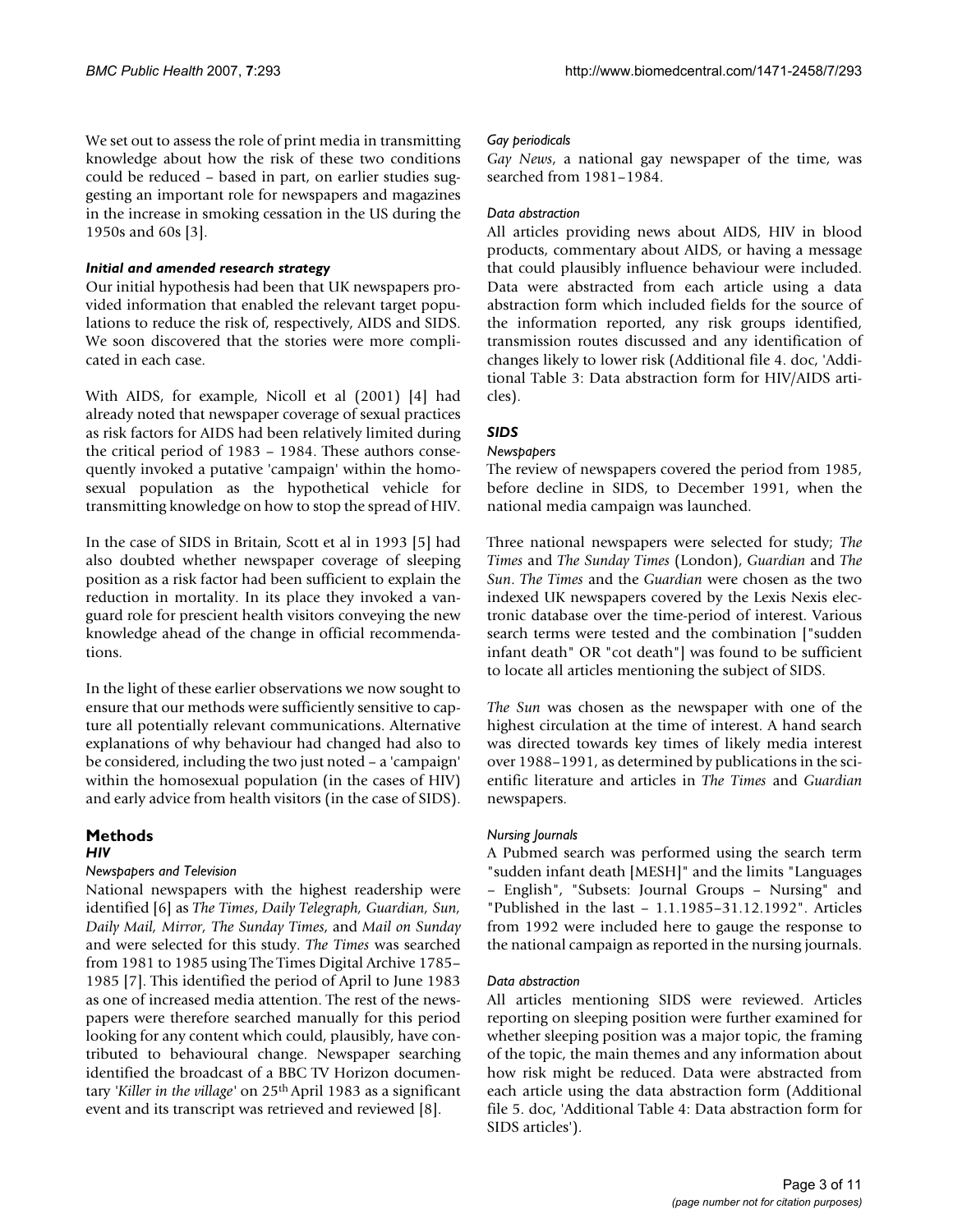# *Analysis*

Articles on HIV and SIDS were reviewed by two of the authors respectively (NH, RJ). When there was uncertainty about the content of the articles, all the authors were contacted for clarification. To answer the study question it was sufficient to examine the articles for knowledge content.

#### **Results** *HIV*

We identified 288 articles in *The Times* from 1st January 1981 – 31st December 1985, of which only three were published before April 1983. From April to June 1983, 50 relevant articles were found in the 8 national newspapers. Of these three appeared on the front page. The majority of the articles 35 (70%) were in the news section, 7 (14%) were commentaries, 2 (4%) were health reports and 6 (12%) were brief summaries of AIDS related television programmes. The coverage appeared in broadsheets (higher quality newspapers) in 32 (64%), and only 10 (20%) of the articles directly referred to research reports. References to named or anonymous 'official' and 'expert' sources were made in 19 (38%) articles.

# *General newspapers and Television (April to June 1983)*

Uncertainty and fear over the future course of the AIDS epidemic, or unclear aspects of the disease featured directly in 38 (76%) of the articles. Homosexuals were identified as a risk group in 45 (90%) articles. Sexual transmission of AIDS was however covered poorly, with only 7 (14%) articles referring explicitly to sexual transmission, of which one article referred to anal sex. Blood, or blood products, as a mode of transmission featured in 25 (50%) articles (Table 1).

The role of promiscuity in the epidemic's spread was described in 7(14%) articles, with 6 (12%) of these giving some abstract message that number of partners should be reduced. None of the identified articles gave any other advice on safe sex measures.

The Horizon documentary 'Killer in the Village' [8] generated interest in the media and marked the beginning of extensive coverage of AIDS in the mass media and the increase in calls to Gay Switchboard [9]. This documentary presented AIDS as a condition caused by a transmissible agent, present in blood with promiscuous homosexual men being at especially high risk.

*Gay media and educational activities within the gay community* We did not find evidence consistent with an organised 'campaign' among the gay community during the period from February 1981 to February 1984. There were only 20 published articles and letters related to AIDS in the *Gay*

**Table 1: Mentions of AIDS with illustrative quotations, classified by major themes, selected UK newspapers, 1981–1985**

| <b>Early coverage</b><br>"AIDS contagious and spreads sexually" [13]<br>"Latest research does indicate that AID could very possibly be spread through a virus, which makes it a sexually transmitted disease" [14]             |
|--------------------------------------------------------------------------------------------------------------------------------------------------------------------------------------------------------------------------------|
| Uncertainty and fear over the future course of AIDS epidemic                                                                                                                                                                   |
| "Now spread to other groups, fears may reach to London" [37]                                                                                                                                                                   |
| "Inexorable extension into general population" [38]                                                                                                                                                                            |
| "Serious fear of spreading abroad [from US]" [39]                                                                                                                                                                              |
| "Death of victims slow and terrible" [39]                                                                                                                                                                                      |
| "Fears that the true number of cases of AIDS in Britain may be much higher" [40]                                                                                                                                               |
| "First hard evidence thatcontracted by non-homosexuals" [41]                                                                                                                                                                   |
| "Fear may jump to straight population" [42]                                                                                                                                                                                    |
| "[on the gay community] feeling of isolation and separation" [42]                                                                                                                                                              |
| Headline: "Gay plague kills gran" [43]                                                                                                                                                                                         |
| "Terrified of contact with sufferers [Headline: Gay sex bug victims are lepers] " [44]                                                                                                                                         |
| The control of a control of the second second second second second second second second second second second second second second second second second second second second second second second second second second second s |

#### **Transmission route**

"First thought to be only sexually transmitted" [45]

"Sexually transmissible killer disease" [46]

"Transmissible agent in blood or semen" [47]

#### **Risky behaviours identified**

"[homosexuals] vulnerable and promiscuous population" [38]

"[referring to less cases in the UK than the USA] less extreme promiscuity and little multiple drug use, both believed to be factors in spread" [42]

"Promiscuity as...revolutionary sexual brotherhood...genuine fears for health put on defensive" [42]

"Chastity may become latest fashion" [48]

"Indiscriminate promiscuity" [39]

"Take fewer partners, but not necessarily have less sex" [16]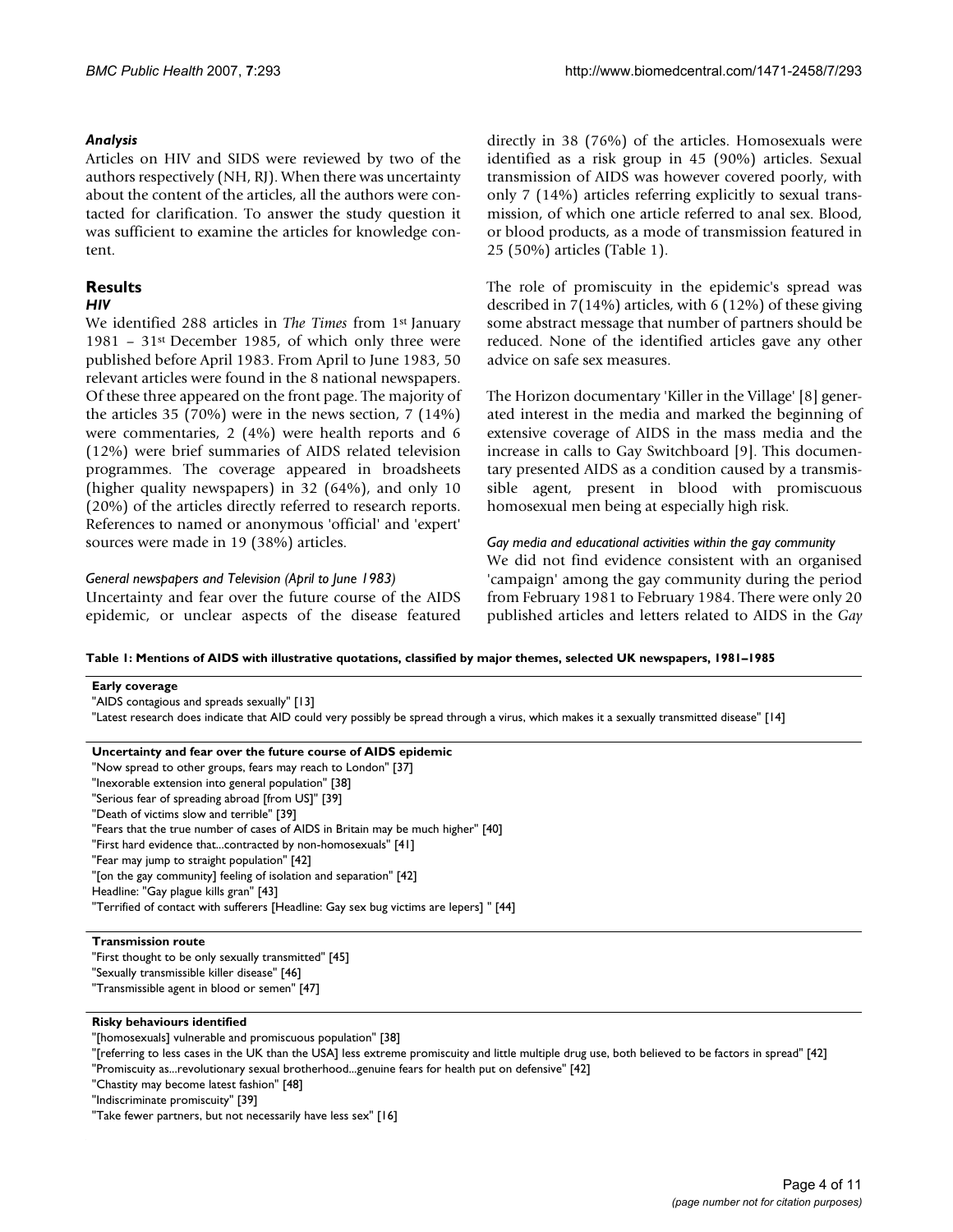*News* and these turned out to be diffident in identifying specific behaviours associated with risk. Promiscuity was mentioned as a behavioural risk factor, with some uncertainty, as early as 12th November 1981, with an article entitled "Gay cancer or mass media scare?" [10]. This article underplayed theories on sexual transmission and minimised the disease as a solely gay one. The confusion over the role of sexual activity as a risk factor continued throughout 1982 with a report on  $27<sup>th</sup>$  May [11] of an Atlanta enquiry that tried to minimise the sexual aspect of the disease, while stating that heterosexuals can catch it too. An article on 22nd July 1982 [12] suggested that 'poppers' (amyl nitrate ampoules) may be the cause but also stated that "promiscuity is an important consideration".

Definite recognition that AIDS is "contagious and spreads sexually" finally appeared on 2nd September 1982 [13]. The earliest specific alert that British gay men received was in a letter written by an American tourist published as the main front page article in '*Capital Gay*' on 3rd September 1982 [14]. It contained the first reference to British AIDS cases and to the possibility that it was a viral disease that could be sexually transmitted:

*"On recent travels through Europe I have noticed how terribly unaware most European gay men are of the recent AID (Acquired Immune Deficiency) epidemic outbreak in the USA. Approximately two new cases are reported every day... Latest research does indicate that AID could very possibly be spread through a virus, which makes it a sexually transmitted disease. Perhaps gay men in Europe can learn from the terrible news we are hearing here in the US and possibly prevent a serious spreading of the disease into the European communities. Please do whatever you can to inform and alert your readers."*

Further reporting of AIDS in *Gay News* through 1983 was limited due to a period of insolvency of the publication from March till August 1983. After resumption there were few reports from the gay community on AIDS transmission, aside from an article on 18<sup>th</sup> August 1983 [15] warning against sexual contact with American visitors at the Edinburgh festival.

The first unequivocal and specific advice printed in *Gay News* came in February 1984 [16], when it quoted a doctor: "take fewer partners, but not necessarily have less sex".

Other educational activity within the gay community included a seminar in Conway Hall on 21st May 1983 attended by about 200 people. The Terrence Higgins Trust was first set-up as a fundraising organisation, aiming to finance research into AIDS. It took on an educational role from 1984. The Gay Medical Association set up an AIDS

working-group and began its educational work by drafting a leaflet for General Parishioners [14].

### *SIDS*

#### *The Times and Guardian*

We found 165 articles in *The Times* and 84 in the *Guardian* on SIDS between January 1985 and December 1991. Of these, just 20 (8%) mentioned infant sleeping position, of which only seven were published before 1991 (Figure 2). In 13 of these 20 articles, sleeping position was the main topic with 5 mentioning the issue in the headline. Twelve mentioned studies from the scientific literature and 7 quoted "experts" directly. Three highlighted the fact that opinion was divided (Table 2).

A possible association between the prone sleeping position and SIDS risk was discussed in three different ways. Six articles merely stated that a link between SIDS and sleeping position had been suggested. Some examples include; [the] "low rate of SIDS in Hong Kong may be related to the Chinese practice of placing the sleeping infants on their backs [17], [a] "recent report in the BMJ suggests that the position in which a baby sleeps may have a lot to do with why healthy babies unexpectedly die in their cots"[18] (Table 2). Three articles reported that a higher proportion of SIDS infants are found prone, for example: "most of those who died wore more clothing and bedding and were sleeping in the prone position"[19]. Only 5 go so far as to state explicitly that babies that sleep prone have an increased risk of SIDS and none of these appeared before June 1991. Sixteen articles listed multiple factors, including other aspects of infant care that had a potential role in SIDS.



#### **Figure 2**

Articles mentioning SIDS with (darker colour) and without (lighter colour) mention of sleeping position, *The Times* and *Guardian*, quarterly counts for January 1985 to December 1991.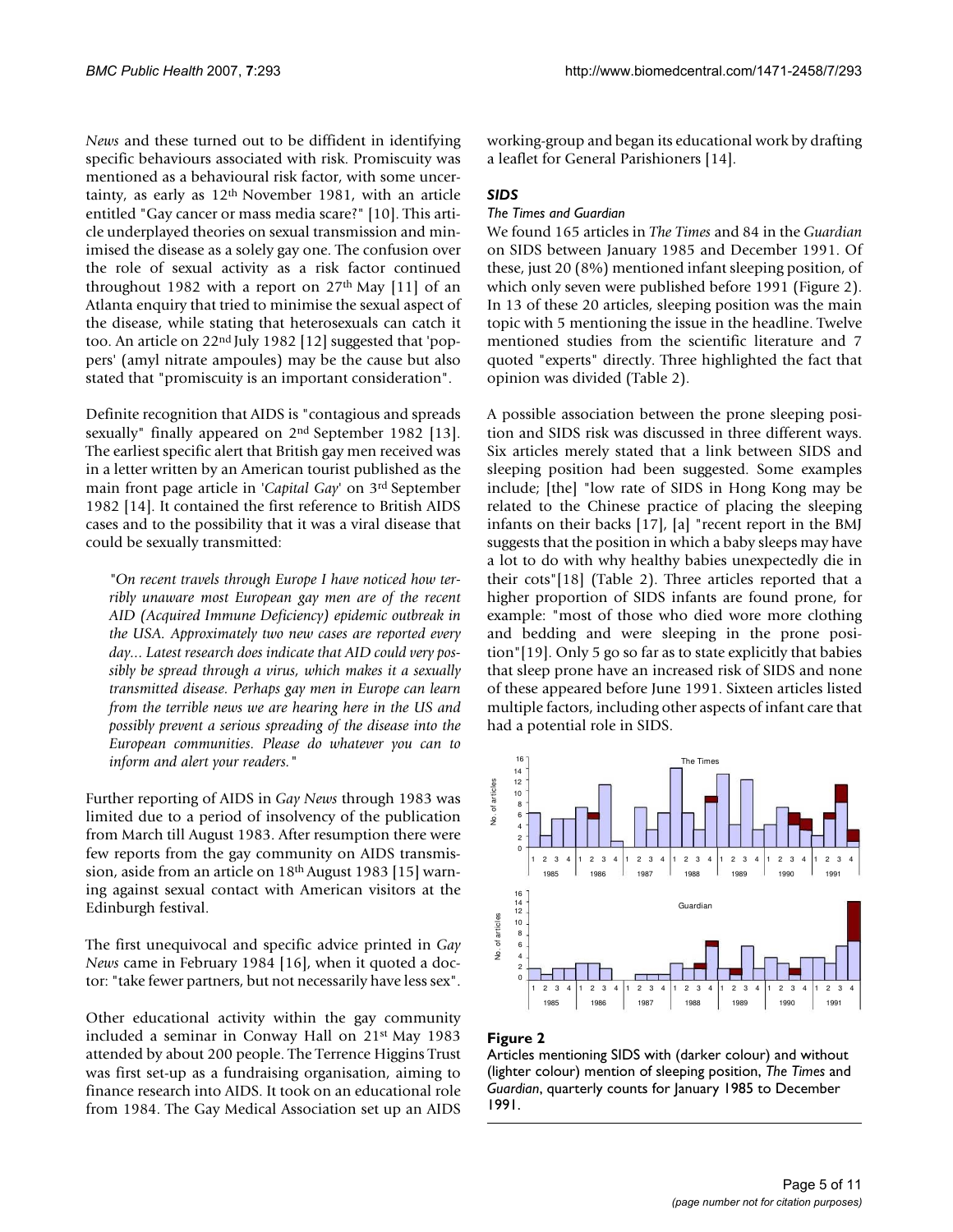**Table 2: Mentions of SIDS with illustrative quotations, classified by major themes, selected UK newspapers, and nursing journals, 1985–1992**

#### **Divided opinion among professionals and confusion of parents**

"Professor John Emery...has written to the Lancet questioning the evidence for the supposition that the position the baby sleeps in is an important factor" [49]

"Dr Peter Fleming, a consultant paediatrician at the Royal Hospital for Sick Children in Bristol and a member of the foundation's scientific advisory board, yesterday strongly criticised Acheson for issuing advice to parents to put babies on their sides" [50] "The change of advice [about sleeping position] has created anxiety and uncertainty among some parents and professionals" [50] A mother was quoted "Simply following the latest theory on [SIDS] prevention may not be as simple as it sounds. [With] my first child...I felt moderately secure that I was doing the right thing by carefully placing him [as] advised to do in hospital...Now we learn that there are other views" [50]

#### **Association between prone sleeping position and SIDS risk**

"Low rate of SIDS in Hong Kong may be related to the Chinese practice of placing the sleeping infants on their backs" [17] "Recent reports in the BMJ [51,52] suggest that the position in which a baby sleeps may have a lot to do with why healthy babies unexpectedly die in their cots" [18]

"Most of those who died were sleeping in the prone position" [19]

"There are grounds for thinking that the prone position may contribute to cot death" [53]

"Reflecting recent concerns that putting babes on their stomachs may contribute to cot deaths" [54]

#### **Uncertainty within the nursing profession**

"I think this latest advice is an anathema to many health professionals, and we have had some quite irate phone calls from some of our members" [24]

"...recently there has been much discussion about whether babies placed in the prone position rather than supine are more at risk of cot death. Although a few studies found that more babies were found lying in a prone position and this could be a contributory factor, this has not been statistically proven" [21]

"There are conflicting opinions. Unless there is an obvious reason for the prone position no 'right' position emerges" [23] "A non-prone position does not guarantee not to have SIDS. However in response to these findings [review of literature from 1988] the Department of Health has published and widely circulated a leaflet advocating a non-prone position. The effect of this campaign has yet to be seen" [55]

"I have picked up some information about the new position casually from the media but since the birth neither the GP, midwife or health visitor have raised the subject voluntarily...In fact, I felt that maybe [the health visitor] wasn't so convinced herself" [56] "...many nurses trained since the 1960s are finding the change hard" and the Alison Stewart, the Avon infant mortality study

coordinator states "the government have given health professionals little background evidence to reinforce the programme, and until they become convinced that the position is safe we are dramatically reducing the effectiveness of our message" [56]

#### *The Sun*

Over seven selected months from 1988 to 1991 (chosen from the distribution of stories in *The Times* and the *Guardian*), there were 18 articles on SIDS, of which only two referred to sleeping position and both of those appeared after June 1991.

Most were framed as 'human interest' stories; referring, for example, to losses by well known persons. Most notably there was no reference to sleeping position in a doctor's column entitled "How to cut the risk of cot death"[20], which did discuss temperature, bed-clothes, breast and formula feeding, smoking and the symptoms of respiratory illness.

#### *Nursing Journals*

From January, 1985 to December 1992, we found 37 articles on SIDS published in 7 English nursing journals. We only found four articles published before 1992 that mentioned sleeping position (Figure 3). These four articles reflected not so much the strength of epidemiological evidence as a sense of uncertainty within the nursing profession about how such evidence was to be interpreted. "...although a few studies found that more babies were found lying in a prone position and this could be a contributory factor, this has not been statistically proven" [21]. In June 1989 a correspondent to the *Midwives Chronicle* drew the attention of her colleagues to "recent publications" and posed the question: "can we reduce numbers of SIDS by educating our clients? Should we recommend a non-prone sleeping position" [22]. In the *Nursing Times*, (April 1991), an author concedes that "advice given to parents is important. The evidence would suggest placing babies on their back or sides reduces their risk of SIDS" however they also note "Unless there is an obvious reason for the prone position no 'right' position emerges. There are conflicting opinions" [23].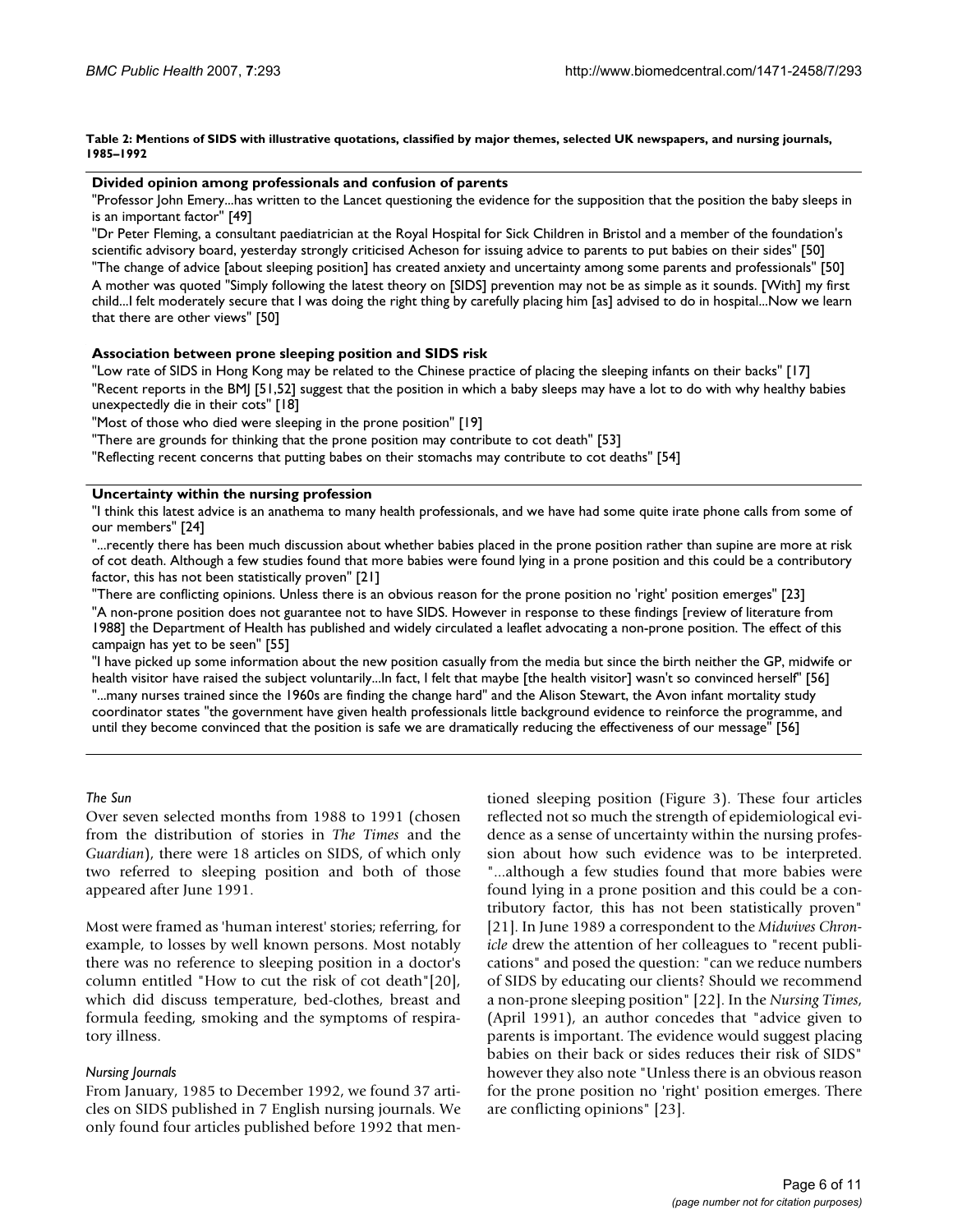

### land and Wales, yearly counts for 1985 to 1992 **Figure 3** Articles mentioning SIDS with (darker colour) and without (lighter colour) mention of sleeping position, nursing journals, Eng-

Articles mentioning SIDS with (darker colour) and without (lighter colour) mention of sleeping position, nursing journals, England and Wales, yearly counts for 1985 to 1992.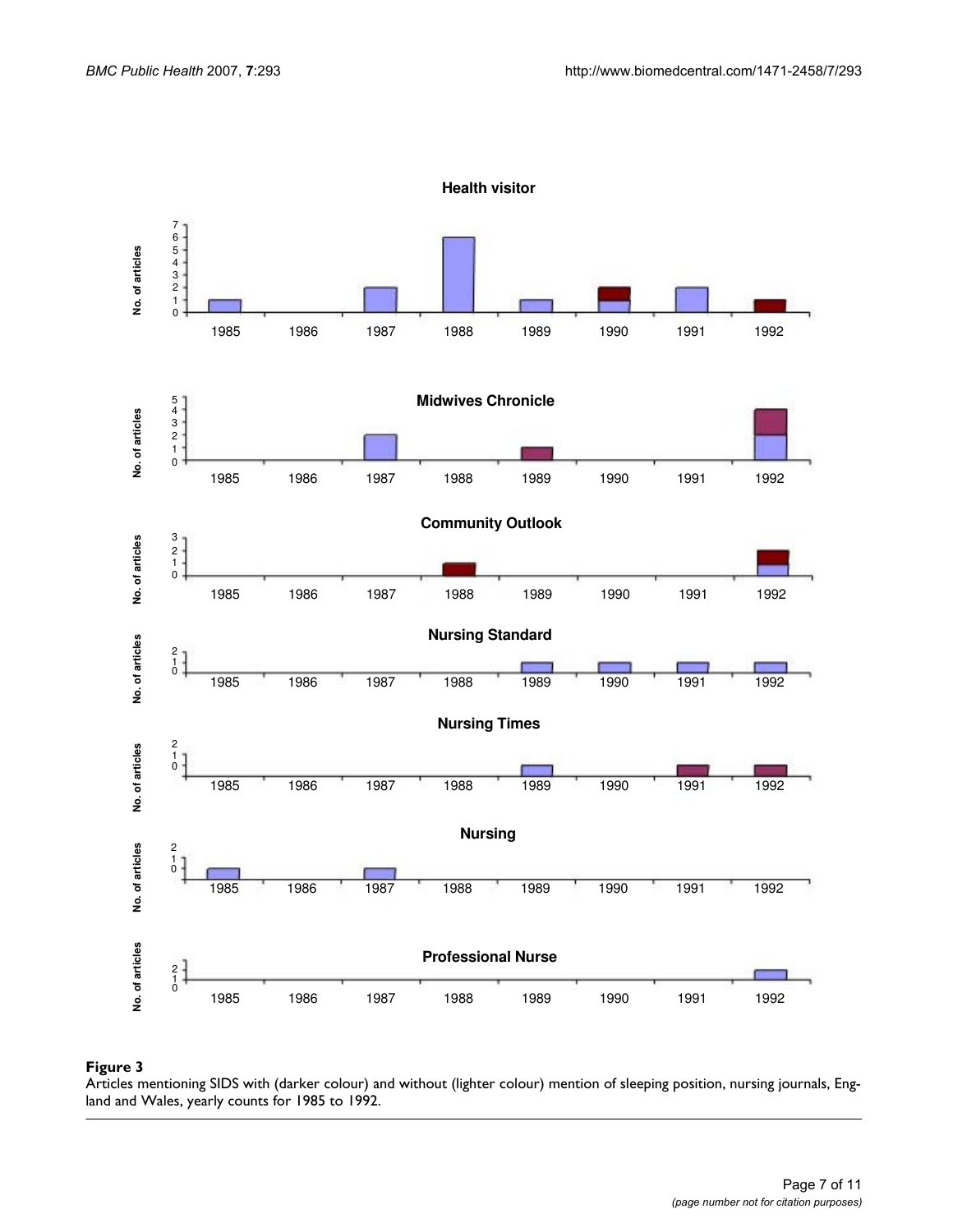Even after 1992, there were doubts about the recommended sleeping position among health visitors (Table 2). Margaret Buttigieg, head of professional services for the Health Visitors' Association, was quoted in *The Times* [24] "I think this latest advice [on sleeping position] is an anathema to many health professionals, and we have had some quite irate phone calls from some of our members".

# **Discussion**

We consider it unlikely that we have selectively missed articles that gave more forthright interpretations of evidence either on sleeping position and SIDS or on the sexual transmissibility of HIV. Of the 77 items found by Weller et al (1984) [9] on HIV/AIDS across all national media, 50 were identified from the 8 sources used in this study. Our search for articles on SIDS in *The Sun* were admittedly incomplete as coverage in the *Sun* did not follow a similar pattern to *The Times* or *Guardian*. Consequently, it was difficult to predict when *The Sun* would run a succession of articles about the same event (for example, in January 1989, 4 of the 8 articles referred to the death of a baby who had starred on television, no mention of which was made in either of the broadsheets). There is, however, no reason to believe that *The Sun*, with its focus on human interest stories, would have reported in articles we missed on scientific debate and come to a more definite conclusion than *The Times* or *Guardian*. Therefore, it is highly unlikely that a major impetus for the change in parenting behaviour was coming from tabloid newspapers such as the *The Sun*.

The only plausible explanation for the falls in HIV incidence and SIDS deaths before the national campaigns is that relevant risk determining behaviours changed favourably. There is supporting evidence for such changes.

The fall in the incidence of HIV in homosexual men occurred contemporaneously with change in reported sexual behaviour [25]. Weber et al (1986) [26] showed a marked reduction in number of partners per year between 1982 and 1985 in homosexual men recruited through STD clinics in London.

If behaviour did change, what new information provoked the change? Our prior hypothesis that clear and strong messages had passed through the general and professional media was not upheld. Our findings suggest a more subtle role for the print media, one that acts in combination with informal and 'horizontal' communication in the at risk population. Faced with a similar explanatory dilemma, Nicoll et al [4] asserted that there had been a 'campaign' to spread knowledge in the homosexual community during the early period of limited and equivocal newspaper coverage. However we have failed to find evidence of activities sufficiently coordinated and formal to be described as a 'campaign' and are therefore led to suspect the importance of less formal processes.

Berridge has noted how the initial responses at the clinical and scientific level as well as among gay men were essentially of a self-helping and voluntarist nature [27]. Some gay men were regular travellers to the US and began to hear of people dying of 'strange cancers'. According to Berridge, travellers acted as 'missionaries' bringing back such knowledge as existed [27].

The news of the arrival of the first AIDS patient to St Mary's Hospital, London, in 1983 was published in the gay press. The BBC Horizon programme, *Killer in the village* soon followed and portrayed graphically what the UK gay community could expect. According to *Capital Gay*, this became the 'main topic of discussion in every pub and club and over dinner tables throughout London' [27].

During this period, the organised gay response to AIDS (such as the Terrence Higgins Trust and the Gay Medical Association) began to heighten and also significantly to change focus at the same time. Consequently, horizontal communication as well as the vertical communication could have raised awareness and helped foster changes in sexual behaviour. Alongside these activities there was the tangible reality of deaths among gay men. These two factors could have contributed to the changes in behaviour that materially reduced HIV infection rates.

In the case of SIDS, newspaper reporting in the period before the formal 'Back to sleep' education campaign, is notable for its equivocation on the importance of sleeping position. Only a small proportion of the identified articles mentioned a link between SIDS and sleeping position. The nursing journals we searched reflected a pervasive sense of uncertainty within the nursing profession about this link and we found no evidence to support the hypothesis that health visitors acted as a vanguard offering advice on sleeping position in advance of the change in official policy.

Despite the uncertain and conflicting messages in the general media and the nursing journals, deaths attributed to SIDS fell steadily from 1988. There is evidence of concurrent changes in parental behaviour. A retrospective study in East Anglia found that the proportion of babies exposed to the hazardous front sleeping position roughly halved between 1989 and 1990 – from 37% to 19% [28] and Gilbert et al [29] showed that the proportion of babies sleeping prone started to decline before 1990. Similar findings have been reported from New Zealand. Changes in parental behaviour were apparent from the sleeping positions of controls in a national case/control study. There was a concurrent fall in SIDS. Both these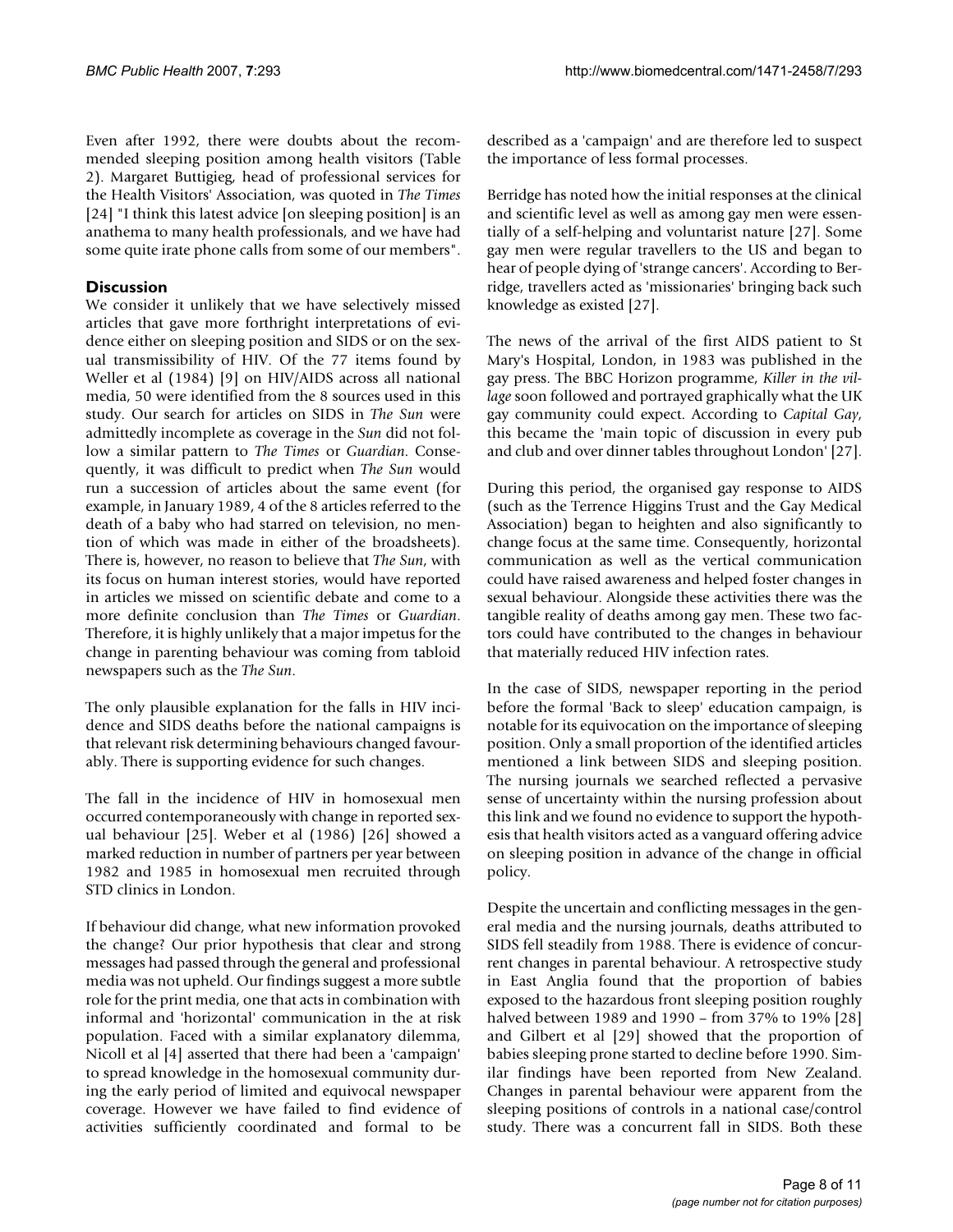changes happened ahead of the formal education campaign [30]. In Scotland, the rate of SIDS also fell in advance of the national education campaign [31].

The equivocal and limited coverage of sleeping position by the newspapers, during this period, leaves the source of such a change mostly unexplained. Nor is there evidence of widespread prescience on the part of primary care professionals – health visitors and general practitioners – at least in England. There was a widespread failure to appreciate the import of epidemiologic findings – at least until their application in national policy coincided with dramatic falls, as in New Zealand [32]. Leading UK experts were reportedly convinced by the New Zealand experience reported at the founding conference of the European Society for the Study and Prevention of Infant Death held in Rouen on June 6–7, 1991 [32].

We are therefore led again to consider additional less formal processes to explain trends before 1991. Parents may have been particularly receptive just to evidence that professionals were uncertain about how babies should be put to sleep and to a subtle shift in newspaper portrayals of SIDS over this period – from unexplained family tragedies to potentially preventable events for which an increasing number of risk factors were being investigated. A shift of emphasis towards potential preventability and a listing of sleeping position as one factor under investigation may have helped induce a proportion to revert to the lay practices that preceded the official support for the prone position during the 1960s and 1970s. It is possible that grandmothers passed on conserved knowledge of prior practice. This may have been assisted by informal processes serving to amplify the otherwise weak messages in the public domain about relatively greater safety of putting the babies on their back- for example mother and baby discussion groups and discussions among and with the minority of primary care professionals who were earlier responders to the developing evidence. These explanations are admittedly speculative but we lack credible alternatives.

Knowledge about the sexual transmissibility of HIV and about the risks to babies when they are put to sleep on their fronts yielded its benefits to health when it was acted on by the relevant target populations. The question of how the knowledge actually reached the relevant actors in the periods before official national campaigns is of considerable intrinsic interest and potentially wider relevance. Our evidence suggests that simply invoking the role of the print media is insufficient. Although it can only be indirectly supported, the conclusion seems inescapable that complex informal processes of knowledge transfer and 'innovation diffusion' [33] have also played a central role.

# **Conclusion**

Health promotion specialists are often frustrated by difficulty of demonstrating effects of their educational efforts. These two case studies show that under some circumstances 'receptive' audiences may respond rapidly to new information – even if it requires them to discriminate carefully between weak and unclear signals coming through both 'vertical' and 'horizontal' channels. Health improvement through behaviour change need not always depend on 'interventions' by professionals and public health officials. Given a presumptively strong interest in risk avoidance and means of risk reduction that are within the competence of the target group, the advance of knowledge may almost be enough in itself to yield substantial health gains – needing only to be supplemented by routine mass communications and the normal repertoires of social interaction. Formal programmes often come after some delay and may extend and enhance the baseline gains. Assessments of societal gains from advances in medical knowledge that limit themselves to the contributions of formal 'interventions' will, in cases like those explored here, seriously underestimate the full benefits [34].

# **Competing interests**

The author(s) declare that they have no competing interests.

# **Authors' contributions**

NH and RJ devised the data abstraction forms and reviewed the newspapers and research articles. NP supported in literature search and interpretation. JP conceptualised the project and supported in literature search and interpretation. All authors contributed to the writing of the manuscript.

# **Additional material**

# **Additional file 1**

*Additional historical background. Further historical background on the evolution of mortality from the causes of interest and on the development of scientific knowledge relevant to the prevention of the two conditions of interest.* Click here for file [\[http://www.biomedcentral.com/content/supplementary/1471-](http://www.biomedcentral.com/content/supplementary/1471-2458-7-293-S1.doc) 2458-7-293-S1.doc]

# **Additional file 2**

*Additional Table 1: Brief chronology of scientific discoveries and publications in HIV/AIDS. From first description of the syndrome in March, 1981 to the licencing of blood tests in 1985.* Click here for file [\[http://www.biomedcentral.com/content/supplementary/1471-](http://www.biomedcentral.com/content/supplementary/1471-2458-7-293-S2.doc) 2458-7-293-S2.doc]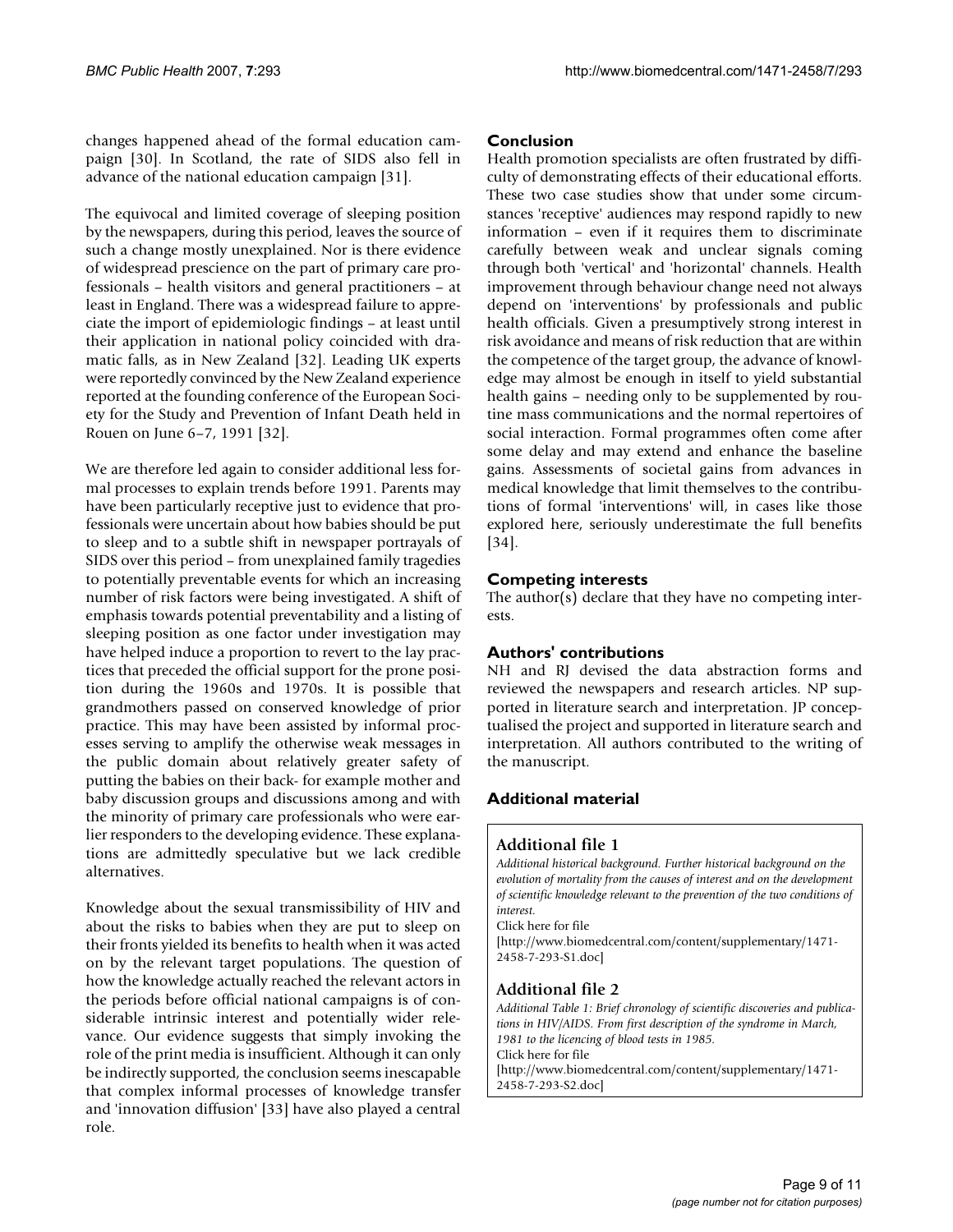#### **Additional file 3**

*Additional Table 2: Chronology of scientific publications on the association between SIDS and sleeping position. Reports of epidemiological studies of SIDS from 1965 to 1991.*

Click here for file

[\[http://www.biomedcentral.com/content/supplementary/1471-](http://www.biomedcentral.com/content/supplementary/1471-2458-7-293-S3.doc) 2458-7-293-S3.doc]

## **Additional file 4**

*Additional Table 3: Data abstraction form for HIV/AIDS articles. Data abstraction form for HIV/AIDS articles.*

Click here for file [\[http://www.biomedcentral.com/content/supplementary/1471-](http://www.biomedcentral.com/content/supplementary/1471-2458-7-293-S4.doc) 2458-7-293-S4.doc]

# **Additional file 5**

*Additional Table 4: Data abstraction form for SIDS articles. Data abstraction form for SIDS articles.* Click here for file [\[http://www.biomedcentral.com/content/supplementary/1471-](http://www.biomedcentral.com/content/supplementary/1471-2458-7-293-S5.doc) 2458-7-293-S5.doc]

### **Acknowledgements**

We would like to thank Dr Ruth Gilbert, Prof Virginia Berridge, and Prof John Pierce for helpful comments.

#### **References**

- 1. McKee M, Fulop N, Bouvier P, Hort A, Brand H, Rasmussen F, *et al.*: **[Preventing sudden infant deaths – the slow diffusion of an](http://www.ncbi.nlm.nih.gov/entrez/query.fcgi?cmd=Retrieve&db=PubMed&dopt=Abstract&list_uids=10162643) [idea.](http://www.ncbi.nlm.nih.gov/entrez/query.fcgi?cmd=Retrieve&db=PubMed&dopt=Abstract&list_uids=10162643)** *Health Policy* 1996, **37:**117-135.
- 2. Beal S: **[Sleeping position and SIDS.](http://www.ncbi.nlm.nih.gov/entrez/query.fcgi?cmd=Retrieve&db=PubMed&dopt=Abstract&list_uids=2900436)** *Lancet* 1988, **2:**512.
- 3. Pierce JP, Gilpin EA: **[News media coverage of smoking and](http://www.ncbi.nlm.nih.gov/entrez/query.fcgi?cmd=Retrieve&db=PubMed&dopt=Abstract&list_uids=11387535) [health is associated with changes in population rates of](http://www.ncbi.nlm.nih.gov/entrez/query.fcgi?cmd=Retrieve&db=PubMed&dopt=Abstract&list_uids=11387535)** [smoking cessation but notinitiation.](http://www.ncbi.nlm.nih.gov/entrez/query.fcgi?cmd=Retrieve&db=PubMed&dopt=Abstract&list_uids=11387535) **10:**145-153.
- 4. Nicoll A, Hughes G, Donnelly M, Livingstone S, De AD, Fenton K, *et al.*: **[Assessing the impact of national anti-HIV sexual health](http://www.ncbi.nlm.nih.gov/entrez/query.fcgi?cmd=Retrieve&db=PubMed&dopt=Abstract&list_uids=11463922) [campaigns: trends in the transmission of HIV and other sex](http://www.ncbi.nlm.nih.gov/entrez/query.fcgi?cmd=Retrieve&db=PubMed&dopt=Abstract&list_uids=11463922)[ually transmitted infections in England.](http://www.ncbi.nlm.nih.gov/entrez/query.fcgi?cmd=Retrieve&db=PubMed&dopt=Abstract&list_uids=11463922)** *Sex Transm Infect* 2001, **77:**242-247.
- 5. Scott A, Campbell H, Gorman D: **[Sudden infant death in Scot](http://www.ncbi.nlm.nih.gov/entrez/query.fcgi?cmd=Retrieve&db=PubMed&dopt=Abstract&list_uids=8338517)[land.](http://www.ncbi.nlm.nih.gov/entrez/query.fcgi?cmd=Retrieve&db=PubMed&dopt=Abstract&list_uids=8338517)** *BMJ* 1993, **306:**211-212.
- 6. National Readership Surveys Ltd: **National Readership Surveys.** 1985. Jan 85-Dec 85
- 7. **The Times Digial Archive 1785–1985** 2006 [[http://](http://www.galeuk.com/times/) [www.galeuk.com/times/](http://www.galeuk.com/times/)].
- 8. BBC TV Horizon documentary: **Killer in the Village.** [[http://](http://ftvdb.bfi.org.uk/sift/title/124210?view=synopsis) [ftvdb.bfi.org.uk/sift/title/124210?view=synopsis](http://ftvdb.bfi.org.uk/sift/title/124210?view=synopsis)]. 25-4-1983
- 9. Weller IV, Hindley DJ, Adler MW, Meldrum JT: **[Gonorrhoea in](http://www.ncbi.nlm.nih.gov/entrez/query.fcgi?cmd=Retrieve&db=PubMed&dopt=Abstract&list_uids=6435762) [homosexual men and media coverage of the acquired](http://www.ncbi.nlm.nih.gov/entrez/query.fcgi?cmd=Retrieve&db=PubMed&dopt=Abstract&list_uids=6435762) [immune deficiency syndrome in London 1982–3.](http://www.ncbi.nlm.nih.gov/entrez/query.fcgi?cmd=Retrieve&db=PubMed&dopt=Abstract&list_uids=6435762)** *Br Med J (Clin Res Ed)* 1984, **289:**1041.
- 10. Lewis B, Coates R: **Gay cancer? Or mass media scare?** *Gay News* . 12-11-1981
- 11. **Atlanta enquiry into American gay health scare.** *Gay News* . 27-5-1982
- 12. Fischer RB: **Cancers, poppers and gay men.** *Gay News* . 22-7- 1982
- 13. Kirk C: **British investigation of Kaposi's sarcoma.** *Gay News* . 2- 9-1982
- 14. **Chronology of the early history of the Terrence Higgins Trust** *Capital Gay* 1982 [\[http://www.xed44.dial.pipex.com/](http://www.xed44.dial.pipex.com/webch1.htm) [webch1.htm\]](http://www.xed44.dial.pipex.com/webch1.htm).
- 15. **AIDS fear in Scotland.** *Gay News* . 18-8-1983
- 16. **Dutch AIDS news.** *Gay News* 1984.
- 17. Samstag T: **Science report: Playing possum linked to cot deaths.** *The Times* . 4-6-1986
- 18. Welford H: **Health Guardian: Cradled in safety-letting a baby sleep on its back may avoid cot death.** *Guardian* . 14-6-1989
- 19. Prentice T: **Cot death victims may have been too hot in bed.** *The Times* . 13-7-1990
- 20. **How to cut the risk of cot death.** *Sun* . 26-1-1989
- 21. Thompson J: **[Infant care. Cot death.](http://www.ncbi.nlm.nih.gov/entrez/query.fcgi?cmd=Retrieve&db=PubMed&dopt=Abstract&list_uids=2591217)** *Community Outlook* 1989:32-37.
- 22. Reynolds SI: **[Sudden infant death syndrome.](http://www.ncbi.nlm.nih.gov/entrez/query.fcgi?cmd=Retrieve&db=PubMed&dopt=Abstract&list_uids=2747575)** *Midwives Chron* 1989, **102:**205.
- 23. Hyne J: **[What causes cot death?](http://www.ncbi.nlm.nih.gov/entrez/query.fcgi?cmd=Retrieve&db=PubMed&dopt=Abstract&list_uids=2020608)** *Nurs Times* 1991, **87:**70-71.
- 24. Kent A: **The changing lore of bringing up baby.** *The Times* . 11- 12-1991
- 25. Johnson AM, Gill ON: **[Evidence for recent changes in sexual](http://www.ncbi.nlm.nih.gov/entrez/query.fcgi?cmd=Retrieve&db=PubMed&dopt=Abstract&list_uids=2572014) [behaviour in homosexual men in England and Wales.](http://www.ncbi.nlm.nih.gov/entrez/query.fcgi?cmd=Retrieve&db=PubMed&dopt=Abstract&list_uids=2572014)** *Philos Trans R Soc Lond B Biol Sci* 1989, **325:**153-161.
- 26. Weber JN, Wadsworth J, Rogers LA, Moshtael O, Scott K, McManus T, *et al.*: **[Three-year prospective study of HTLV-III/LAV infec](http://www.ncbi.nlm.nih.gov/entrez/query.fcgi?cmd=Retrieve&db=PubMed&dopt=Abstract&list_uids=2871421)[tion in homosexual men.](http://www.ncbi.nlm.nih.gov/entrez/query.fcgi?cmd=Retrieve&db=PubMed&dopt=Abstract&list_uids=2871421)** *Lancet* 1986, **1:**1179-1182.
- 27. Berridge V: *AIDS in the UK* Oxford: Oxford University Press; 1996.
- Hiley CMH: Cot death and infant care 1987-1994. PhD University of Cambridge, Department of Paediatrics; 1995.
- 29. Gilbert R, Salanti G, Harden M, See S: **[Infant sleeping position and](http://www.ncbi.nlm.nih.gov/entrez/query.fcgi?cmd=Retrieve&db=PubMed&dopt=Abstract&list_uids=15843394) the sudden infant death syndrome: systematic review of [observational studies and historical review of recommenda](http://www.ncbi.nlm.nih.gov/entrez/query.fcgi?cmd=Retrieve&db=PubMed&dopt=Abstract&list_uids=15843394)[tions from 1940 to 2002.](http://www.ncbi.nlm.nih.gov/entrez/query.fcgi?cmd=Retrieve&db=PubMed&dopt=Abstract&list_uids=15843394)** *Int J Epidemiol* 2005, **34:**874-887.
- 30. Mitchell EA, Aley P, Eastwood J: **[The national cot death preven](http://www.ncbi.nlm.nih.gov/entrez/query.fcgi?cmd=Retrieve&db=PubMed&dopt=Abstract&list_uids=1391157)[tion program in New Zealand.](http://www.ncbi.nlm.nih.gov/entrez/query.fcgi?cmd=Retrieve&db=PubMed&dopt=Abstract&list_uids=1391157)** *Aust J Public Health* 1992, **16:**158-161.
- 31. Gibson A, Brooke H, Keeling J: **[Reduction in sudden infant death](http://www.ncbi.nlm.nih.gov/entrez/query.fcgi?cmd=Retrieve&db=PubMed&dopt=Abstract&list_uids=1683995) [syndrome in Scotland.](http://www.ncbi.nlm.nih.gov/entrez/query.fcgi?cmd=Retrieve&db=PubMed&dopt=Abstract&list_uids=1683995)** *Lancet* 1991, **338:**1595.
- 32. **European Society for the study and prevention of infant deaths.** *Founding Congress, Rouen* 1991.
- 33. Rogers E: **Diffusion of innovations.** 5th edition. London: Simon and Schuster; 2003.
- 34. UK Evaluation Forum: **Medical research: assessing the benefits to society.** London, Academy of Medical Sciences, Medical Research Council, Wellcome Trust; 2006.
- 35. De Angelis D, Gilks WR, Day NE: **Bayesian projection of the acquired immune deficiency syndrome epidemic.** *Appl Statist* 1998, **47:**449-498.
- 36. Acheson ED: **Behold a pale horse: a view from Whitehall.** *PHLS Microbiology Digest* 1993, **10:**133-140.
- 37. **Doctors asked to report AIDS cases.** *The Times* . 23-4-1983
- 
- 38. Church M: **Everyone is problem.** *The Times* . 26-4-1983 39. **Wages of sin' -A deadly toll.** *Daily Telegraph* :11. 2-5-1983
- 40. **Two deaths from AIDS confirmed.** *Guardian* :5. 18-5-1983
- 41. Ball I: **Alarm as lethal 'plague' spreads to non-homosexuals.** *Daily Telegraph* . 20-5-1983
- 42. Ellsworth W, Barnes J, Barnes J: **Even the police are joining the panic over mystery sex disease.** *Sunday Times* . 12-6-1983
- 43. **Gay plague kills gran.** *Sun* . 14-6-1983
- 44. **Gay sex bug victims are 'like lepers'.** *Sun* :9. 16-6-1983
- 45. Lowley E: **Pick of the the day : Horizon.** *Daily Mail* :18. 25-4-1983
- 46. **Spread of the 'gay plague'.** *Mail on Sunday* :2. 1-5-1983
- 47. Veitch A: **US blood products force ban in AIDS scare.** *Guardian* . 2-5-1983
- 48. Day-Tevis S: **AIDS: the price of promiscuity.** *Daily Telegraph* :13. 26-4-1983
- 49. Stuttaford T: **Cot deaths; Medical briefing; Health.** *The Times* . 6-10-1988
- 50. Ballantyne A: **Cot death.** *The Times* . 14-7-1991
- Lee NN, Chan YF, Davies DP, Lau E, Yip DC: [Sudden infant death](http://www.ncbi.nlm.nih.gov/entrez/query.fcgi?cmd=Retrieve&db=PubMed&dopt=Abstract&list_uids=2496820) **[syndrome in Hong Kong: confirmation of low incidence.](http://www.ncbi.nlm.nih.gov/entrez/query.fcgi?cmd=Retrieve&db=PubMed&dopt=Abstract&list_uids=2496820)** *BMJ* 1989, **298:**721.
- 52. de Jonge GA, Engelberts AC, Koomen-Liefting AJ, Kostense PJ: **[Cot](http://www.ncbi.nlm.nih.gov/entrez/query.fcgi?cmd=Retrieve&db=PubMed&dopt=Abstract&list_uids=2496821) [death and prone sleeping position in The Netherlands.](http://www.ncbi.nlm.nih.gov/entrez/query.fcgi?cmd=Retrieve&db=PubMed&dopt=Abstract&list_uids=2496821)** *BMJ* 1989, **298:**722.
- 53. Williams T: **Elation, anxiety and analysis.** *The Times* . 22-8-1990
- 54. Erlichman J: **Nasdal vapour sold without baby warning: Boots says decongestant conforms to its government licence.** *Guardian* . 18-11-1991
- 55. Jackson S: **[Sudden infant death syndrome. Part 2. Possible](http://www.ncbi.nlm.nih.gov/entrez/query.fcgi?cmd=Retrieve&db=PubMed&dopt=Abstract&list_uids=1305940) [causes of SIDS.](http://www.ncbi.nlm.nih.gov/entrez/query.fcgi?cmd=Retrieve&db=PubMed&dopt=Abstract&list_uids=1305940)** *Midwives Chron* 1992, **105:**274-278.
- 56. Sadler C: **Sleeping like a baby.** *Nurs Times* 1992, **88:**18-19.